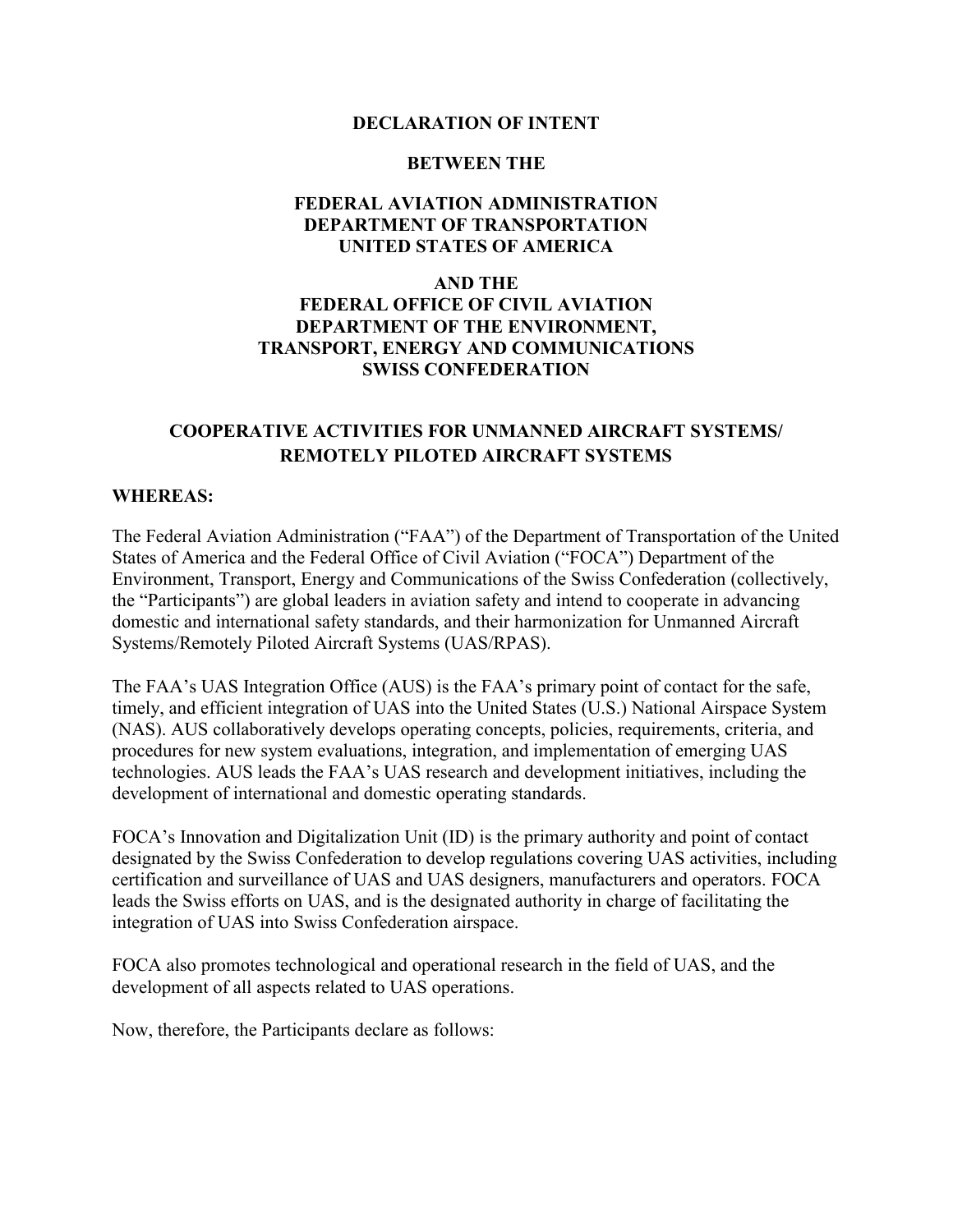## **I. OBJECTIVES**

The Participants intend to collaborate under this Declaration of Intent (DOI), on UAS issues, of mutual interest and for mutual benefit. The primary objectives of this DOI are to provide the Participants with opportunities to engage in research and development; exchange ideas, personnel, and information; provide coordination with other government entities and stakeholders; and to collaborate on other initiatives and projects determined to be of mutual interest and benefit in relation to UAS operations.

## **II. SCOPE**

The intent of the Participants is to work together on projects related to UAS activities that could include but are not limited to the following:

- A. Research and analysis in areas such as:
	- 1. UAS Traffic Management (UTM) concept validation;
	- 2. Airworthiness to include structural integrity, design  $\&$  construction standards, power plant standards, environmental suitability, inspections, repair standards, and operating limitations;
	- 3. Control and Communications  $(C2)$  to include the development of appropriate C2 links between unmanned aircraft and ground control stations, data link management, spectrum analysis, and frequency management;
	- 4. Detect and Avoid to include issues related to the detection of potential threats to remain well-clear and to avoid collisions;
	- 5. Human Factors to include the study of human performance limitations to address safety concerns unique to UAS operations, and to inform the development of standards, regulations and guidance for civil UAS;
	- 6. Low Altitude Safety to include safety concerns and considerations unique to UAS operations in close proximity to people and ground infrastructure;
	- 7. Training to include the investigation and development of crewmember and visual observer training and certification requirements; and
	- 8. Additional Research to include other areas of research focus jointly determined by to the Participants.
- B. Development in areas such as:
	- 1. Systems Engineering Documentation;
	- 2. Safety Documentation;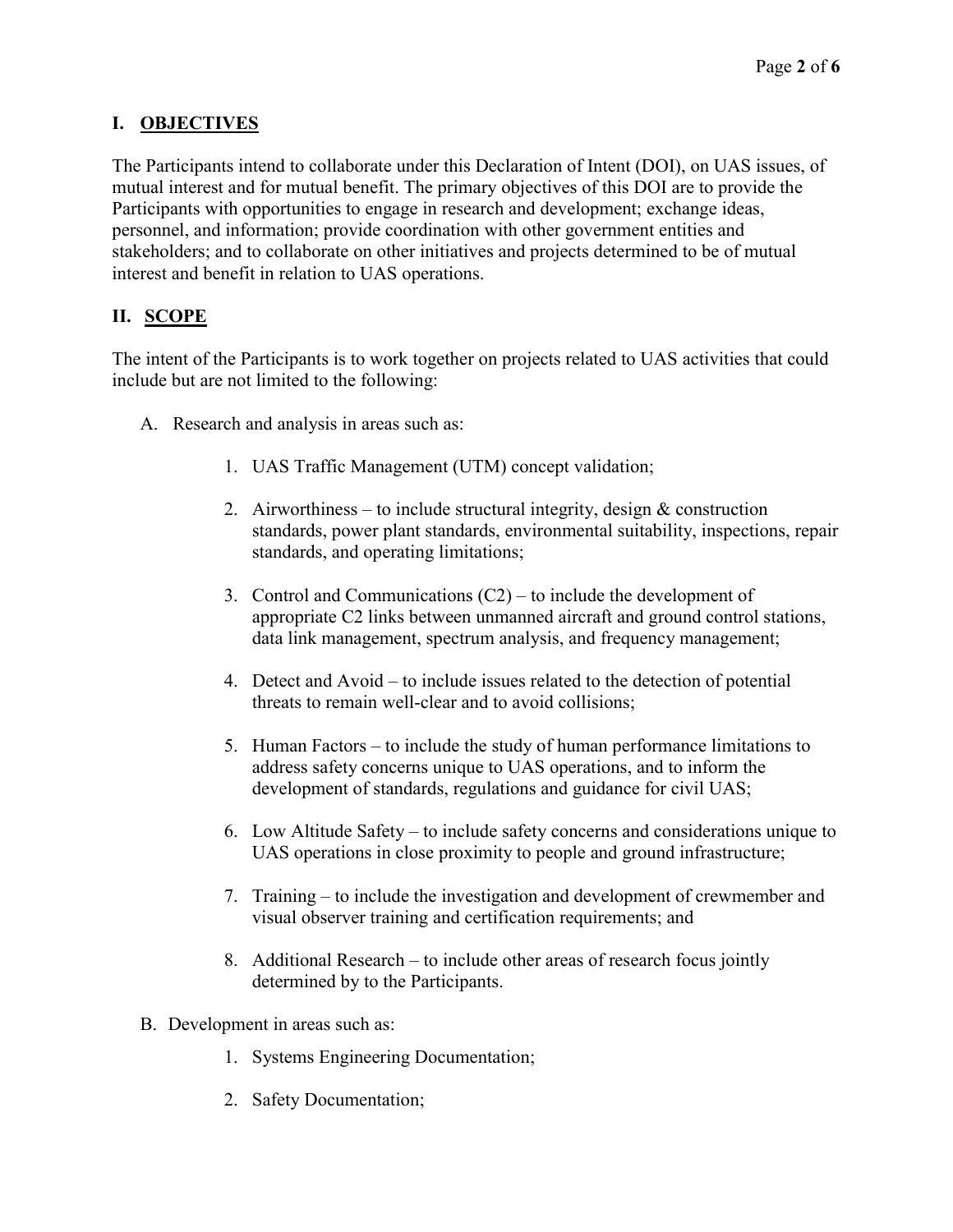- 3. UAS Regulation; and
- 4. Operational Approval and Cost Benefit Analysis.
- C. Any other cooperative activity mutually determined by the Participants to be beneficial.

### **III. IMPLEMENTATION**

- A. Specific cooperative activities and technical programs undertaken pursuant to this DOI are to be delineated and described in implementing arrangements to this DOI, and depending on the nature of the specific project, may include binding terms and conditions that are specific to that project if mutually decided by the Participants.
- B. All cooperation done under this DOI, including any implementing arrangements is subject to the availability of funds and other necessary resources.
- C. All cooperation done under this DOI, including any implementing arrangements is subject to the applicable domestic laws and regulations of the United States and Switzerland, including those pertaining to export controls.
- D. The Participants may exchange personnel as needed to pursue the cooperative activities described in the implementing arrangements under this DOI. Personnel exchanged by the Participants are expected to perform work in accordance with what is specified in the implementing arrangements. Such technical personnel may be from the FAA, FOCA, or supporting government agencies or contractors of the Participants, as mutually decided.
- E. The Participants intend to notify each other within 60 days of signature to this document to establish a working agenda and the points of contacts responsible for the coordination and management of any cooperative activities under this DOI. Each Participant intends to appoint two individuals to work towards implementing the desired cooperation.
- F. The Participants intend to meet periodically to discuss the ongoing collaboration under this DOI, and update the DOI as needed.

## **IV. FUNDING**

Unless otherwise specified in an implementing arrangement under this DOI, each Participant intends to bear its costs of the activities it performs under this DOI.

### **V. RELEASE OF INFORMATION AND INTELLECTUAL PROPERTY RIGHTS**

Unless otherwise specified in an implementing arrangement under this DOI, each Participant intends to abide by the following: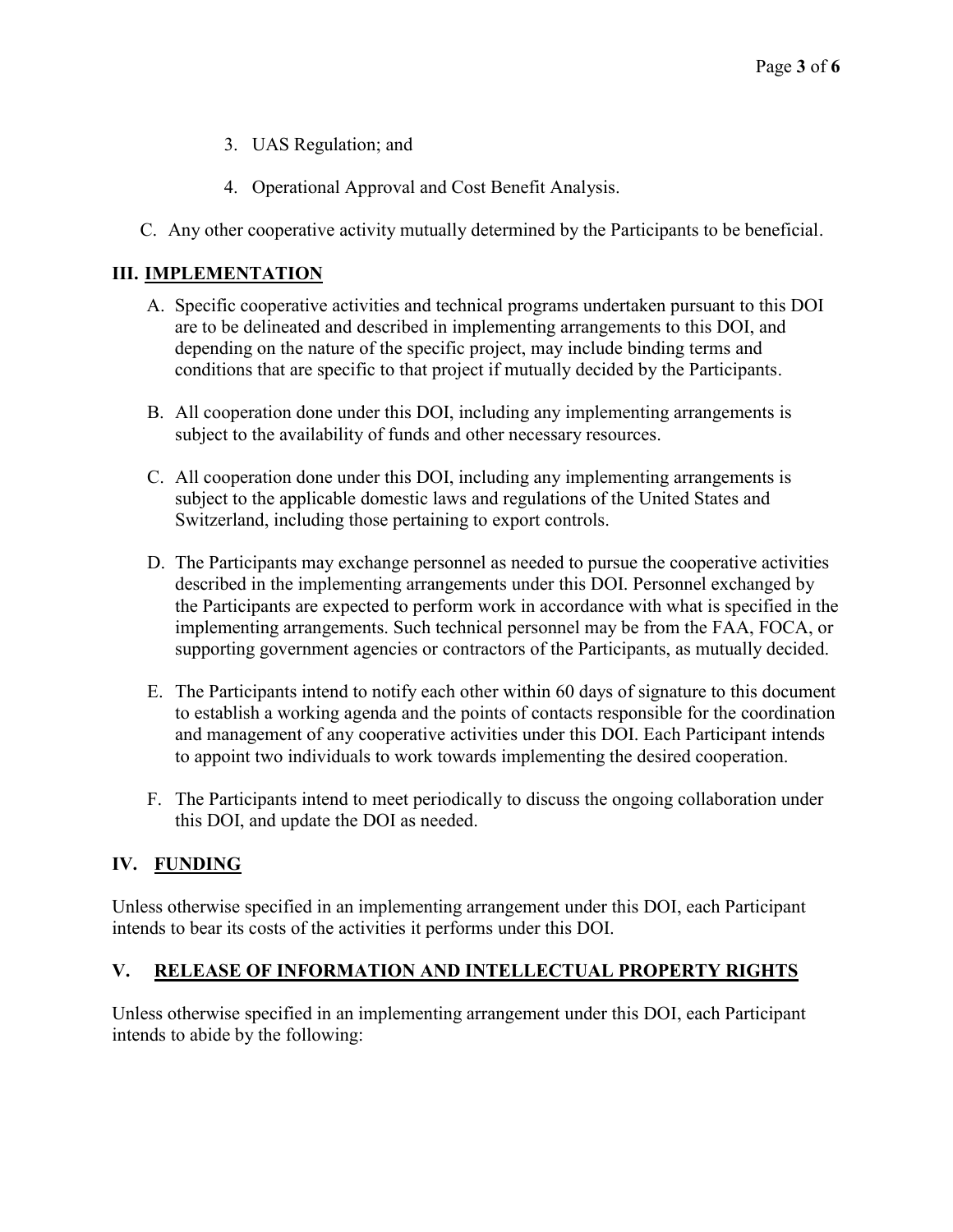- A. "Intellectual property" means the subject matter listed in Article 2 of the Convention Establishing the World Intellectual Property Organization, done at Stockholm, July 14, 1967, and may include other subject matter as decided in writing by the Participants.
- B. The Participants acknowledge that this DOI does not impact or change any interest in Intellectual Property that was held by a Participant prior to or independent of this DOI or where the Intellectual Property was made, conceived, created, or developed prior to or independent of this DOI.
- C. The creation of information from the data and information shared and collected under this DOI is not to be used for any purposes other than those stated in Section I and is subject to the following:
	- 1. The results of any collaborative analysis of the Participants derived from the data and information collected and created under this DOI, is expected to be jointly owned, and the Participants are to mutually decide on the terms of first publication. Until that time, the Participants are to refrain from any sharing of the collaborative analysis and results beyond the Participants' representatives, without the prior written consent of the other, unless such sharing is required by law.
	- 2. The Participants also acknowledge that their individual respective analysis and information derived from the data collected and created under this DOI separately and apart from each other, is derivative work that does not confer joint rights for the other Participant.
	- 3. Consistent with Paragraph B and this Paragraph, the Participants intend to grant each other, and others acting on their behalf, a worldwide, nonexclusive, irrevocable, royalty-free license to reproduce or prepare derivative works, whether for internal use or for public performance or display.

## **VI. DESIGNATED POINTS OF CONTACT**

The designated points of contact between the Participants for the coordination and management of this DOI:

A. For the FAA:

Agreements Management Point of Contact Office of International Affairs Africa, Europe and the Middle East Division Phone: +1-202-267-1000 Email: [jennifer.arquilla@faa.gov](mailto:jennifer.arquilla@faa.gov)

Technical & Program Office Point of Contact Adrienne Vanek, Director, International Division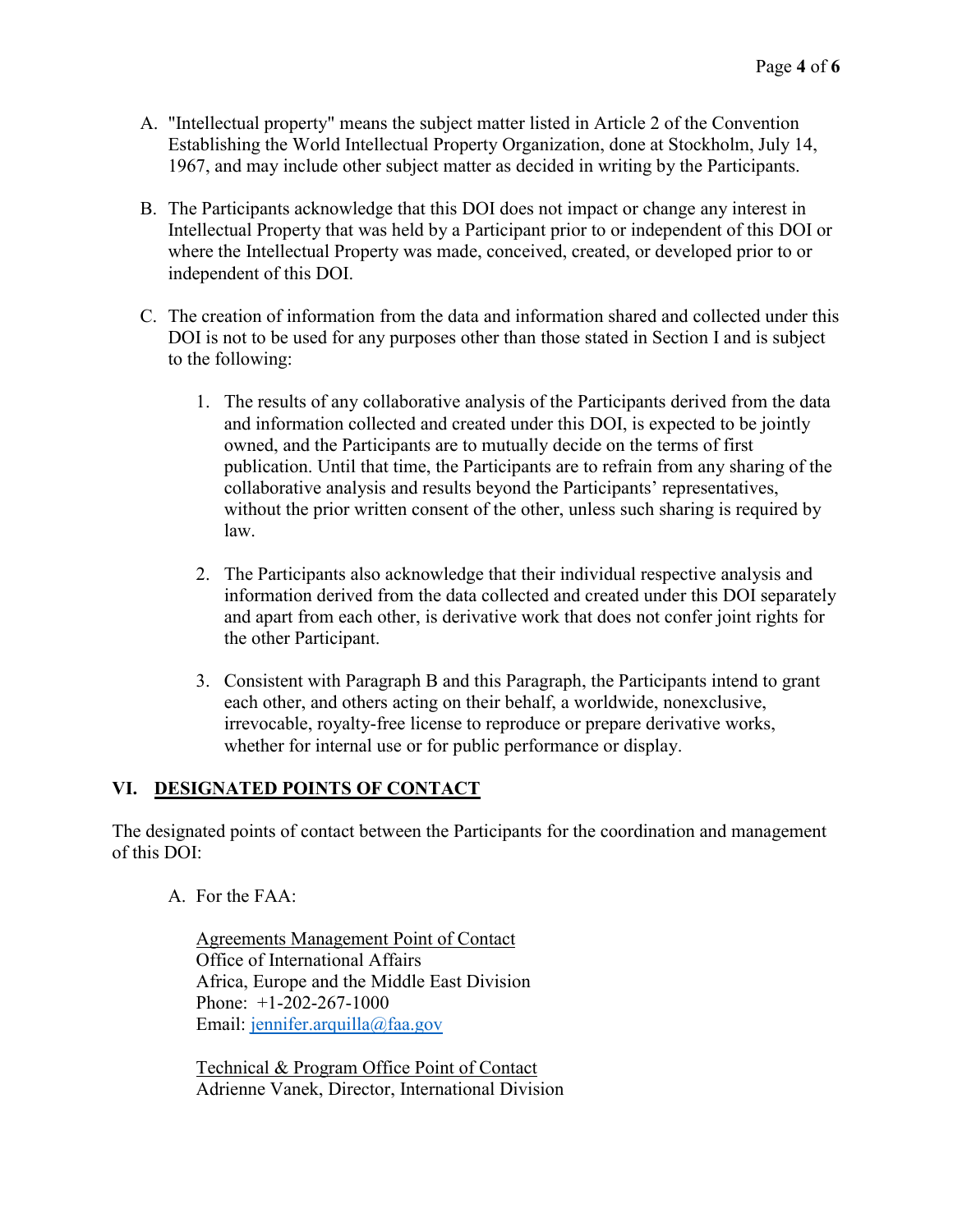FAA UAS Integration Office Phone: +1-202-267-4520 Email: [Adrienne.vanek@faa.gov](mailto:Adrienne.vanek@faa.gov)

B. For the Swiss FOCA:

Agreements Management Point of Contact Marcel Kaegi, Head of Strategy FOCA Innovation and Digitalization Unit Phone: +41 58 465 75 64 Email: [marcel.kaegi@bazl.admin.ch](mailto:marcel.kaegi@bazl.admin.ch)

Technical and Program Office Point of Contact Lorenzo Murzilli, Head of U-Space Program FOCA Innovation and Digitalization Unit Phone: +41 58 465 90 09 Email: [lorenzo.murzilli@bazl.admin.ch](mailto:lorenzo.murzilli@bazl.admin.ch)

# **VII. MODIFICATIONS**

The Participants may modify this DOI and its implementing arrangements by mutual decision with the details set forth in writing.

# **VIII.RESOLUTION OF DIFFERENCES**

Any discord arising under this DOI should be resolved by consultations between the Participants and is not to be referred to any international or domestic tribunal, or to a third party for settlement. This DOI does not impose, nor is it intended to impose, any legal obligations on the Participants.

## **IX. EFFECTIVENESS AND DURATION**

Cooperation under this DOI becomes effective on the date of the last signature. It may be ended by mutual consent of the Participants or by either Participant, however, the Participants intend to provide each other sixty (60) days' written notice.